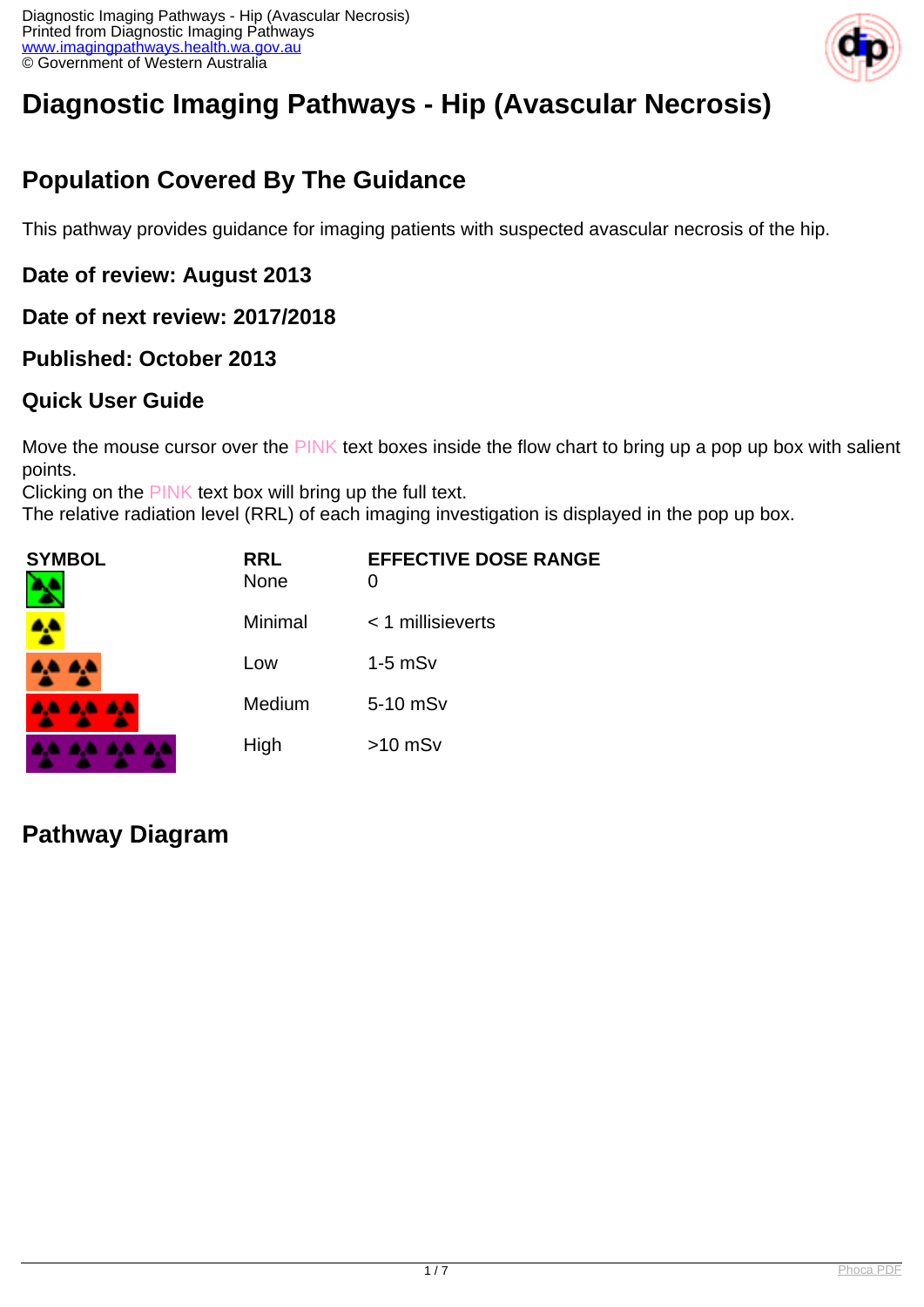Diagnostic Imaging Pathways - Hip (Avascular Necrosis) Printed from Diagnostic Imaging Pathways [www.imagingpathways.health.wa.gov.au](http://www.imagingpathways.health.wa.gov.au/) © Government of Western Australia





### **Image Gallery**

Note: These images open in a new page

#### **1 Avascular Necrosis of the Left Femoral Head**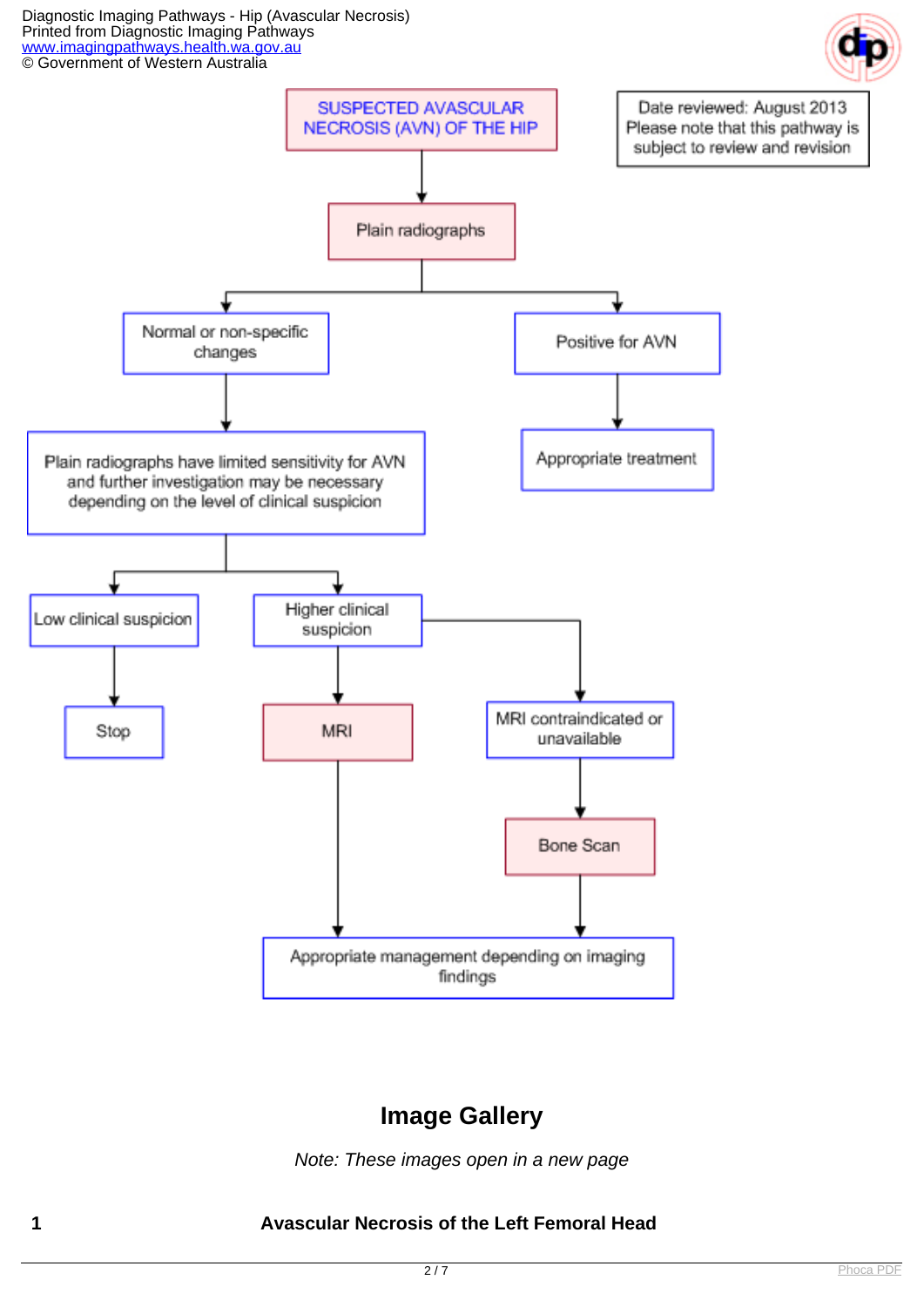Diagnostic Imaging Pathways - Hip (Avascular Necrosis) Printed from Diagnostic Imaging Pathways [www.imagingpathways.health.wa.gov.au](http://www.imagingpathways.health.wa.gov.au/) © Government of Western Australia





Image 1 (Plain Radiograph): Flattening of the left femoral head is consistent with avascular necrosis.



# **2 Avascular Necrosis of the Left Femoral Head**

Image 2 (Magnetic Resonance Imaging): MRI images of avascular necrosis demonstrating flattening and sclerosis of the superior articular surface of the left femur (arrow). Cortical fragmentation and marrow oedema are present within the femoral head.

#### **3 Avascular Necrosis of Bilateral Femoral Heads**

Image 3 (Magnetic Resonance Imaging): Coronal T1 imaged showing bilateral avascular necrosis of differing age.



#### **4 Avascular Necrosis of the Femoral Head**

Image 4 (H&E, x2.5): Histological section showing the features of avascular bone necrosis. There is necrosis of the bony trabeculae with empty lacunae and almost complete absence of haemopoeitic marrow elements.

# **Teaching Points**

- Avascular necrosis refers to death of bone and marrow cells due to interruption of the blood supply, with resultant mechanical failure and often joint destruction
- Initial imaging is with plain films
- If there is ongoing clinical suspicion with normal plain film radiography, MRI is the most accurate imaging modality
- Nuclear scintigraphy is a reasonable alternative to MRI

# **Avascular Necrosis (AVN) of the Hip**

- AVN refers to death of bone and marrow cells due to interruption of their blood supply, with resultant mechanical failure and often joint destruction
- A number of traumatic and non-traumatic factors can cause AVN [1](index.php/imaging-pathways/musculoskeletal-trauma/musculoskeletal/avascular-necrosis-of-the-hip?tab=references#1)
- Traumatic
	- Femoral neck fracture
	- Hip dislocation
- Non-traumatic
	- Corticosteroid use
	- Alcohol use
	- Systemic Lupus Erythematosis
	- Collagen storage disorders
	- Chemotherapy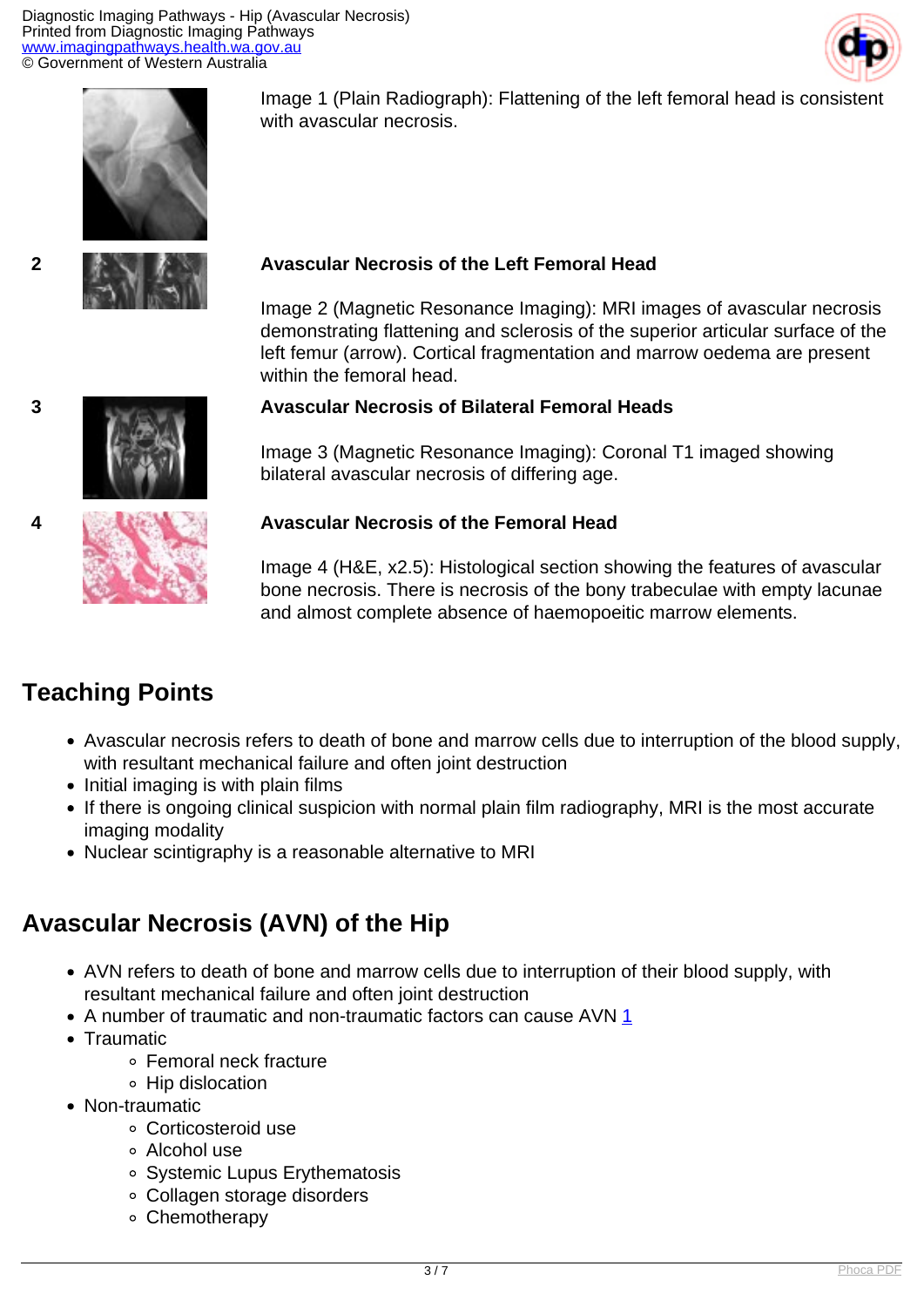Diagnostic Imaging Pathways - Hip (Avascular Necrosis) Printed from Diagnostic Imaging Pathways [www.imagingpathways.health.wa.gov.au](http://www.imagingpathways.health.wa.gov.au/) © Government of Western Australia



- Radiotherapy
- ∘ Pregnancy
- The disease may involve both femoral heads in up to 72% of patients  $2,3$  $2,3$

# **Plain Radiographs**

- Initial study of choice for suspected avascular necrosis (anteroposterior (AP) and frog-leg views).  $\frac{4}{3}$ ,[5](index.php/imaging-pathways/musculoskeletal-trauma/musculoskeletal/avascular-necrosis-of-the-hip?tab=references#5) Consider AP pelvis as part of initial investigation as condition may be bilateral
- When standard radiographs demonstrate the classic changes of osteonecrosis (crescent sign or articular collapse) further diagnostic imaging is unwarranted, unless knowledge of asymptomatic AVN in the opposite hip is clinically important  $5$
- Advantages: inexpensive and readily available
- Limitations: insensitive for detecting early changes [6](index.php/imaging-pathways/musculoskeletal-trauma/musculoskeletal/avascular-necrosis-of-the-hip?tab=references#6)

### **Magnetic Resonance Imaging**

- Most accurate imaging modality for detection and staging of suspected avascular necrosis, with a reported 88-100% sensitivity and 72-87% specificity [6-11](index.php/imaging-pathways/musculoskeletal-trauma/musculoskeletal/avascular-necrosis-of-the-hip?tab=references#6)
- Indicated in patients with clinically suspected radiographically occult avascular necrosis [4](index.php/imaging-pathways/musculoskeletal-trauma/musculoskeletal/avascular-necrosis-of-the-hip?tab=references#4)
- Advantages
	- Superior soft tissue contrast
	- Ability to detect bone marrow changes, including inflammatory and reactive hyperaemic changes, enables early detection of disease [12](index.php/imaging-pathways/musculoskeletal-trauma/musculoskeletal/avascular-necrosis-of-the-hip?tab=references#12)
	- Offers more specific diagnosis in patients with hip pain of uncertain aetiology [11](index.php/imaging-pathways/musculoskeletal-trauma/musculoskeletal/avascular-necrosis-of-the-hip?tab=references#11)
	- Allows assessment of the lesion size and location, which are shown to relate to prognosis and need for treatment. [13-16](index.php/imaging-pathways/musculoskeletal-trauma/musculoskeletal/avascular-necrosis-of-the-hip?tab=references#13) MRI can be used to predict future collapse [17](index.php/imaging-pathways/musculoskeletal-trauma/musculoskeletal/avascular-necrosis-of-the-hip?tab=references#17)
	- Offers more specific diagnosis in patients with hip pain of uncertain aetiology [18](index.php/imaging-pathways/musculoskeletal-trauma/musculoskeletal/avascular-necrosis-of-the-hip?tab=references#18)[,19](index.php/imaging-pathways/musculoskeletal-trauma/musculoskeletal/avascular-necrosis-of-the-hip?tab=references#19)
- Disadvantages
	- Not as accurate as CT in evaluating subchondral fracture [20,](index.php/imaging-pathways/musculoskeletal-trauma/musculoskeletal/avascular-necrosis-of-the-hip?tab=references#20)[21](index.php/imaging-pathways/musculoskeletal-trauma/musculoskeletal/avascular-necrosis-of-the-hip?tab=references#21)
- Recent studies are evaluating the use of an abbreviated MRI examination for its time and cost saving potential [19](index.php/imaging-pathways/musculoskeletal-trauma/musculoskeletal/avascular-necrosis-of-the-hip?tab=references#19),[22](index.php/imaging-pathways/musculoskeletal-trauma/musculoskeletal/avascular-necrosis-of-the-hip?tab=references#22)

### **Three-Phase Bone Scan**

- Superior to plain radiographs but inferior to MRI for early detection of avascular necrosis 6.[12](index.php/imaging-pathways/musculoskeletal-trauma/musculoskeletal/avascular-necrosis-of-the-hip?tab=references#12)
- Approximately [7](index.php/imaging-pathways/musculoskeletal-trauma/musculoskeletal/avascular-necrosis-of-the-hip?tab=references#7)5% sensitive and specific for avascular necrosis 7.[8](index.php/imaging-pathways/musculoskeletal-trauma/musculoskeletal/avascular-necrosis-of-the-hip?tab=references#8)
- Useful screening modality if the site of pathology has not been localised
- Improved accuracy with the addition of SPECT [23](index.php/imaging-pathways/musculoskeletal-trauma/musculoskeletal/avascular-necrosis-of-the-hip?tab=references#23)
- Limitations
	- Poor spatial resolution
	- Lacks specificity [7](index.php/imaging-pathways/musculoskeletal-trauma/musculoskeletal/avascular-necrosis-of-the-hip?tab=references#7)

# **Computed Tomography (CT)**

- CT is superior to MRI and radiography for detecting subchondral fractures of the femoral head in AVN [20](index.php/imaging-pathways/musculoskeletal-trauma/musculoskeletal/avascular-necrosis-of-the-hip?tab=references#20)
- May have a role in surgical planning for either osteotomy or joint replacement  $\frac{24}{1}$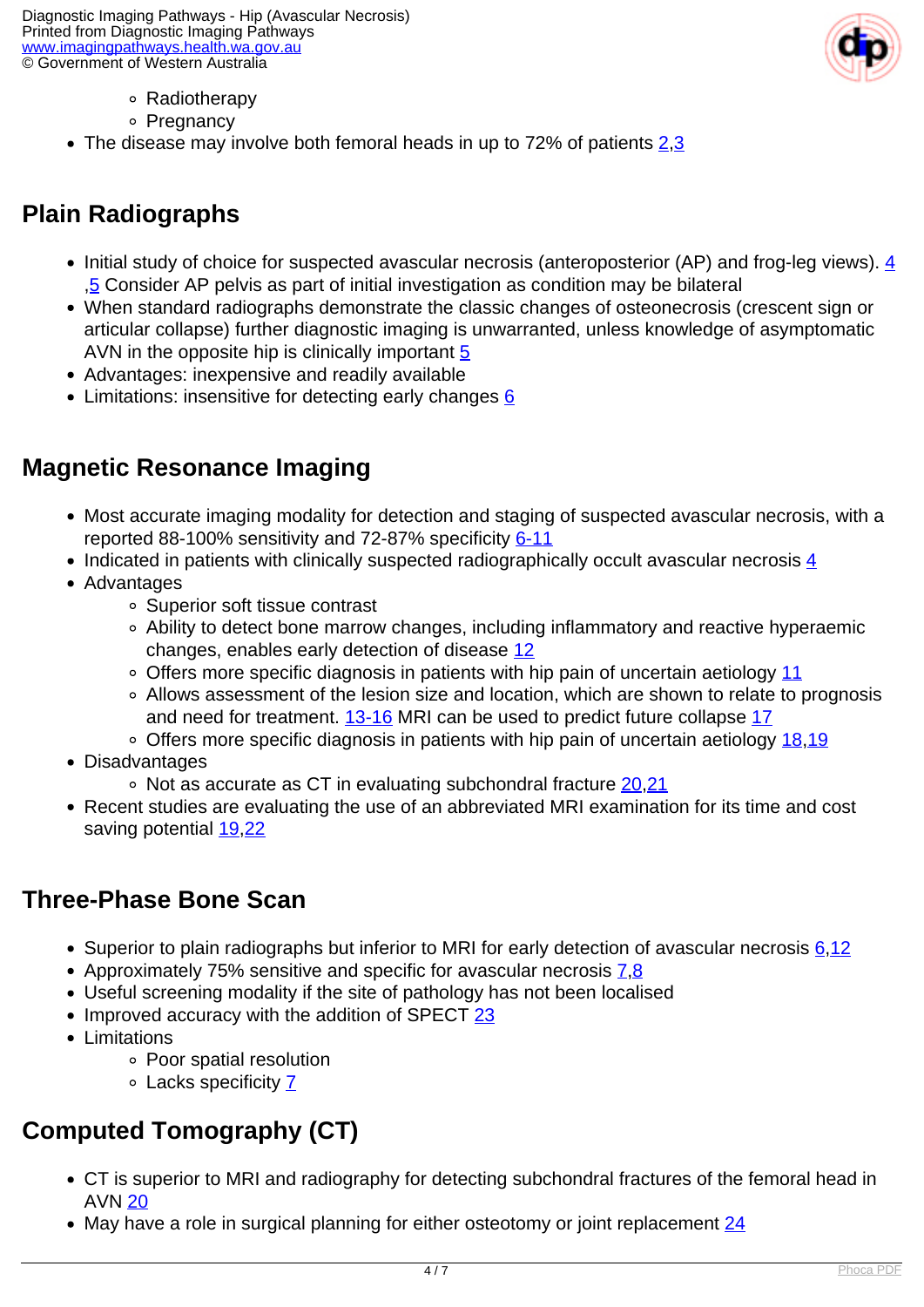

### **References**

References are graded from Level I to V according to the Oxford Centre for Evidence-Based Medicine, Levels of Evidence. [Download the document](http://www.cebm.net/wp-content/uploads/2014/06/CEBM-Levels-of-Evidence-2.1.pdf)

- 1. Watson RM, Roach NA, Dalinka MK. **Avascular necrosis and bone marrow edema syndrome.** Radiol Clin North Am. 2004;42(1):207. (Review article)
- 2. Assouline Dayan Y, Chang C, Greenspan A, Shoenfeld Y, Gershwin ME. **Pathogenesis and natural history of osteonecrosis.** Semin Arthritis Rheum. 2002;32(2):94-124. (Review article)
- 3. Piyakunmala K, Sangkomkamhang T, Chareonchonvanitch K. **Is magnetic resonance imaging necessary for normal plain radiography evaluation of contralateral non-traumatic asymptomatic femoral head in high osteonecrosis risk patient.** J Med Assoc Thai. 2009;92 Suppl 6:S147-51. (Level III evidence)
- 4. Karantanas AH. **Accuracy and limitations of diagnostic methods for avascular necrosis of the hip.** Expert Opin Med Diagn. 2013;7(2):179-87. (Review article)
- 5. Expert Panel on Musculoskeletal Imaging, Seeger LL, Daffner RH, Weissman BN, Arnold E, Bancroft L, et al. **ACR Appropriateness Criteria: Avascular necrosis (osteonecrosis) of the hip.** American College of Radiology; 2009 [cited 2013 April 1]. (Evidence based guideline) [View](http://www.guideline.gov/content.aspx?id=15734) [the reference](http://www.guideline.gov/content.aspx?id=15734)
- 6. Lee MJ, Corrigan J, Stack JP, Ennis JT. **A comparison of modern imaging modalities in osteonecrosis of the femoral head.** Clin Radiol. 1990;42(6):427-32. (Level III evidence)
- 7. Beltran J, Herman LJ, Burk JM, Zuelzer WA, Clark RN, Lucas JG, et al. **Femoral head avascular necrosis: MR imaging with clinical-pathologic and radionuclide correlation.** Radiology. 1988;166(1 Pt 1):215-20. (Level II evidence)
- 8. Markisz JA, Knowles RJR, Schneider R, Altchek DW, Whalen JP, Cahill PT. **Segmental patterns of avascular necrosis of the femoral heads: early detection with MR imaging.** Radiology. 1987;162(3):717-20. (Level III evidence)
- 9. Mitchell MD, Kundel HL, Steinberg ME, Kressel HY, Alavi A, Axel L. **Avascular necrosis of the hip: comparison of MR, CT, and scintigraphy.** AJR Am J Roentgenol. 1986;147(1):67-71. (Level II/III evidence)
- 10. Mitchell DG, Alavi A, Rao VM, Dalinka MK, Spritzer CE, Steinberg ME, et al. **Femoral head avascular necrosis: correlation of MR imaging, radiographic staging, radionuclide imaging, and clinical findings.** Radiology. 1987;162(3):709-15. (Level IV evidence)
- 11. Thickman D, Axel L, Kressel HY, Steinberg M, Chen H, Velchick M, et al. **Magnetic resonance imaging of avascular necrosis of the femoral head.** Skeletal Radiol. 1986;15(2):133-40. (Level II/III evidence)
- 12. Coleman BG, Kressel HY, Dalinka MK, Scheibler ML, Burk DL, Cohen EK. **Radiographically negative avascular necrosis: detection with MR imaging.** Radiology. 1988;168(2):525-8. (Level IV evidence)
- 13. Lafforgue P, Dahan E, Chagnaud C, Schiano A, Kasbarian M, Acquaviva PC. **Early-stage avascular necrosis of the femoral head: MR imaging for prognosis in 31 cases with at least 2 years of follow-up.** Radiology. 1993;187(1):199-204. (Level II/III evidence)
- 14. Steinberg ME, Hayken GD, Steinberg DR. **A quantitative system for staging avascular necrosis.** J Bone Joint Surg Br. 1995;77(1):34-41. (Level II/III evidence)
- 15. Takao M, Sugano N, Nishii T, Miki H, Sato Y, Tamura S, et al. **Longitudinal quantitative evaluation of lesion size change in femoral head osteonecrosis using three-dimensional magnetic resonance imaging and image registration.** J Orthop Res. 2006;24(6):1231-39. (Level III evidence)
- 16. Zhao F-c, Li Z-r, Zhang N-f, Wang B-l, Sun W, Cheng L-m, et al. **Lesion size changes in osteonecrosis of the femoral head: a long-term prospective study using MRI.** Int Orthop.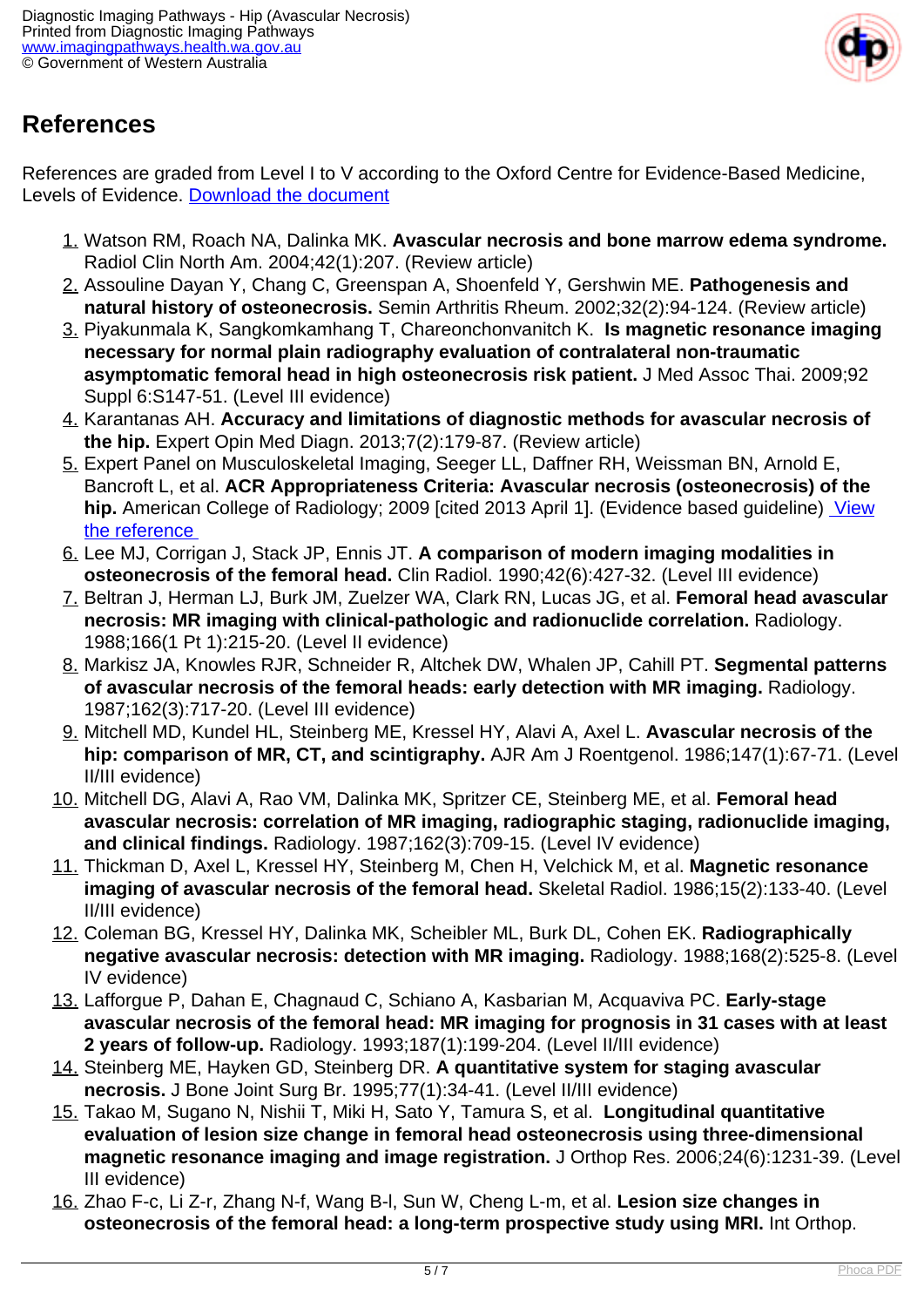

2010;34(6):799-804. (Level II evidence)

- 17. Ha Y-C, Jung WH, Kim J-R, Seong NH, Kim S-Y, Koo K-H. **Prediction of collapse in femoral head osteonecrosis: a modified Kerboul method with use of magnetic resonance images.** J Bone Joint Surg Am. 2006;88 Suppl 3:35-40. (Level I evidence)
- 18. Glickstein MF, Burk DL, Schiebler ML, Cohen EK, Dalinka MK, Steinberg ME, et al. **Avascular necrosis versus other diseases of the hip: sensitivity of MR imaging.** Radiology. 1988;169(1):213-5. (Level III evidence)
- 19. Khurana B, Okanobo H, Ossiani M, Ledbetter S, Al Dulaimy K, Sodickson A. **Abbreviated MRI for patients presenting to the emergency department with hip pain.** AJR Am J Roentgenol. 2012;198(6):W581-8. (Level II evidence)
- 20. Stevens K, Tao C, Lee S-U, Salem N, Vandevenne J, Cheng C, et al. **Subchondral fractures in osteonecrosis of the femoral head: comparison of radiography, CT, and MR imaging.** AJR Am J Roentgenol. 2003;180(2):363-8. (Level II/III evidence)
- 21. Yeh L-R, Chen CKH, Huang Y-L, Pan H-B, Yang C-F. **Diagnostic performance of MR imaging in the assessment of subchondral fractures in avascular necrosis of the femoral head.** Skeletal Radiol. 2009;38(6):559-64. (Level III evidence)
- 22. Khanna AJ, Yoon TR, Mont MA, Hungerford DS, Bluemke DA. **Femoral head osteonecrosis: detection and grading by using a rapid MR imaging protocol.** Radiology. 2000;217(1):188-92. (Level II/III evidence)
- 23. Kim KY, Lee SH, Moon DH, Nah HY. **The diagnostic value of triple head single photon emission computed tomography (3H-SPECT) in avascular necrosis of the femoral head.** Int Orthop. 1993;17(3):132-8. (Level II/III evidence)
- 24. Hsieh M-S, Tsai M-D, Yeh Y-D. **Three-dimensional hip morphology analysis using CT transverse sections to automate diagnoses and surgery managements.** Comput Biol Med. 2005;35(4):347-71. (Level IV evidence)

| Information from this website              | <b>Information from the Royal</b><br><b>Australian and New Zealand</b><br><b>College of Radiologists' website</b> |
|--------------------------------------------|-------------------------------------------------------------------------------------------------------------------|
|                                            |                                                                                                                   |
| <b>Consent to Procedure or Treatment</b>   | <b>Computed Tomography (CT)</b>                                                                                   |
| <b>Radiation Risks of X-rays and Scans</b> | <b>Magnetic Resonance Imaging (MRI)</b>                                                                           |
| <b>Bone Scan</b>                           | <b>Plain Radiography/X-rays</b>                                                                                   |
| <b>Computed Tomography (CT)</b>            | <b>Radiation Risk of Medical Imaging During</b><br><b>Pregnancy</b>                                               |
| <b>Magnetic Resonance Imaging (MRI)</b>    |                                                                                                                   |
| <b>Plain Radiography (X-ray)</b>           | <b>Radiation Risk of Medical Imaging for</b><br><b>Adults and Children</b>                                        |
|                                            | <b>Nuclear Medicine Bone Scan</b>                                                                                 |
|                                            | <b>Nuclear Medicine</b>                                                                                           |

### **Information for Consumers**